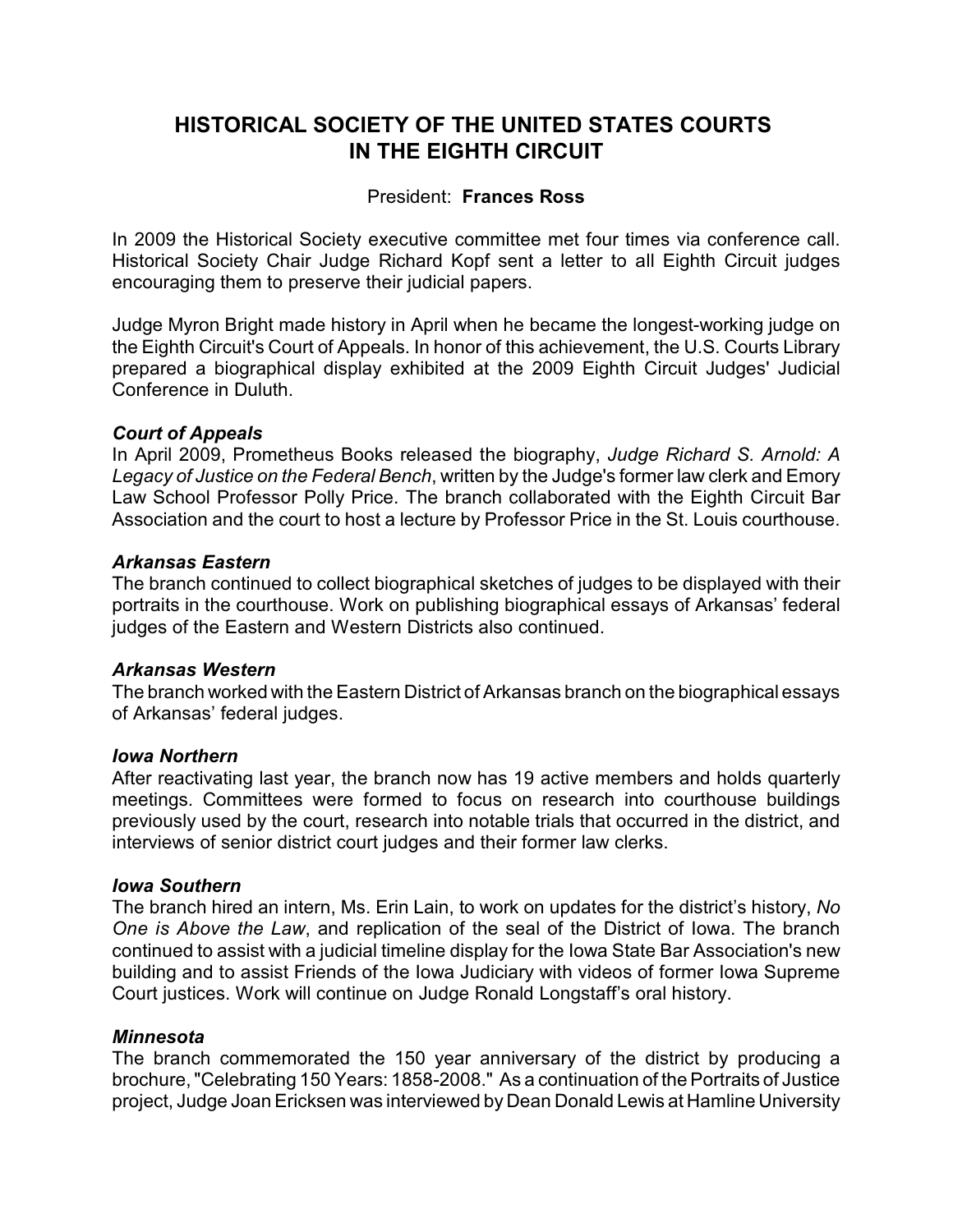Law School. The branch also arranged to videotape reflections by former District Judge Diana Murphy at a meeting of the Federal Bar Association. In June 2009, the branch participated in the dedication of the Judge Edward J. Devitt Courtroom in the St. Paul Courthouse. The branch completed an index of archival materials, and work continued on a collection of historic photographs and a display focusing on notable cases from the Depression era.

# *Missouri Eastern*

The Eagleton Courthouse's Judicial Learning Center was dedicated in February 2009 with Justice Sandra Day O'Connor in attendance. Progress continued on the written history of the district, and Judge John Nangle's oral history was completed. After the branch finishes Judge Donald Stohr's oral history in the first quarter of 2010, work will begin on Judge William Webster's interview.

# *Missouri Western*

Membership grew again this year, and the branch continued its successful luncheon lecture series. Assistant U.S. Attorney Tom Larson gave the series' highlight presentation, entitled "Milligan, Pendergast & Truman." The court contracted The Design Minds to create plans for an exhibition area depicting the history of the court, its judges, and important cases, and the branch researched for content. It is hoped to be completed by summer 2010. The branch held its September meeting in the newly-opened regional facility of the National Archives in Kansas City, Missouri, where the archives staff gave an overview of the facility's contents, including its extensive court-related files.

# *Nebraska*

The branch held several meetings with Professors Mark Scherer and John Wunder, who are working on a written history of the district, and Professor Scherer was given permission to use branch funds to hire a research assistant. In May, the branch co-sponsored a celebration of the 130<sup>th</sup> anniversary of the Chief Standing Bear trial. A permanent display erected in the Omaha courthouse and conveying Chief Standing Bear's story was dedicated, and actors performed a reenactment of the trial. Judge Laurie Smith Camp headed a group that created a "Judicial Archive" on the court's website featuring photos and biographies of the district's past and present judges, the Chief Standing Bear display, and a description of the project to produce a written history of the district.

# *North Dakota*

The branch worked to display the presidential oaths of office for judges in their respective courthouses: Judge Bruce Van Sickle in Minot, Judge Ronald Davies in Grand Forks, and Judge John Kelly in Fargo. Courtroom and chambers artifacts continue to be collected, and the branch was provided a photograph of the Eighth Circuit judges from the early 1960s for display.

# *South Dakota*

After Judge Andrew Bogue's death, copies of his portrait ceremony transcript were sent to the Eighth Circuit libraries in St. Louis and Fargo. The branch plans to interview Judge Charles Kornmann, who took senior status in 2008.